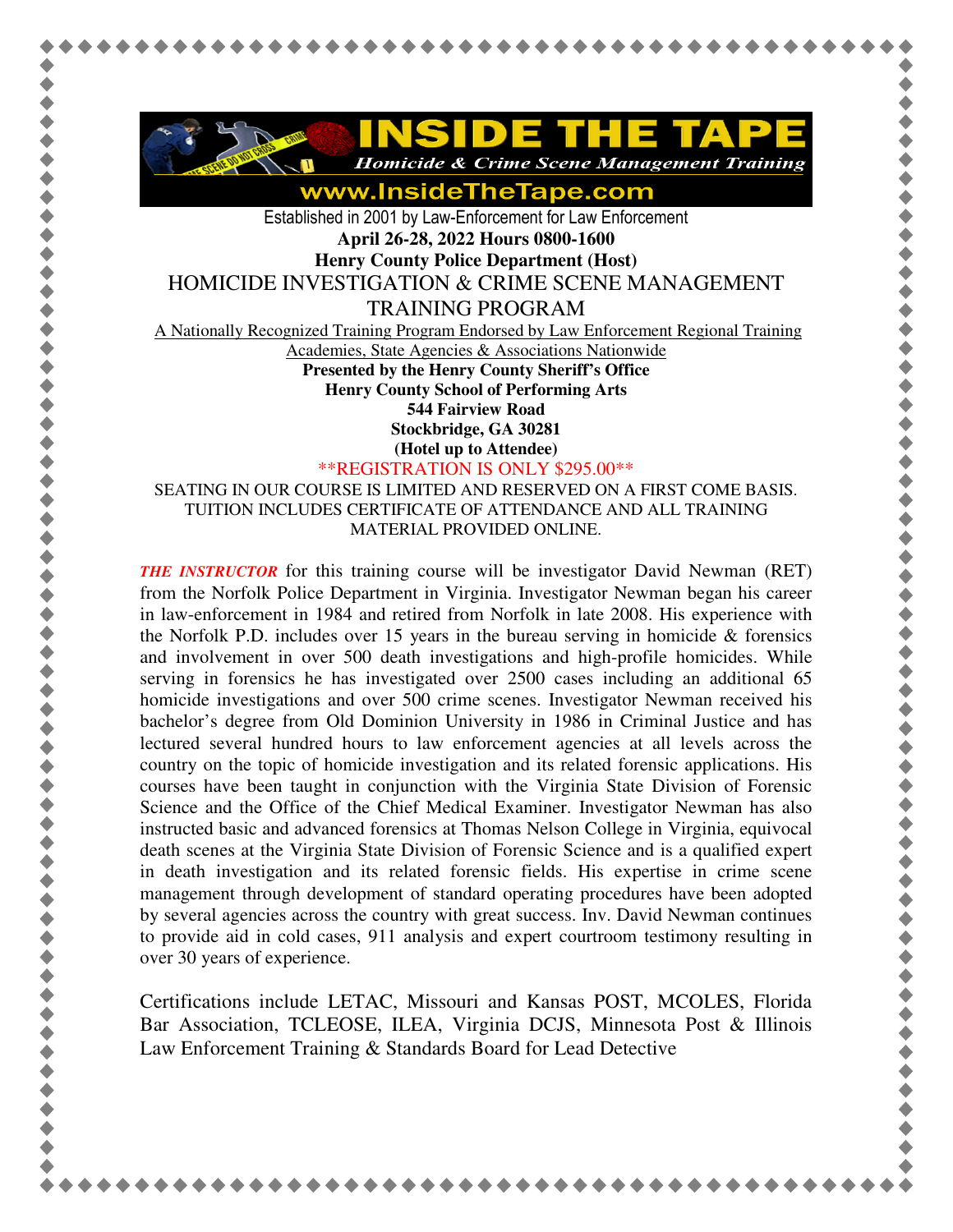## **COURSE TOPICS** ARE TO INCLUDE:

\*Development of Standard Operating Procedures Regarding the Suspicious Death Scene

\*Defining and Explaining the Various Levels of Association that Exist Between the Homicide Victim and Offender (Pyramid of Association) (Solvability Factors)

\*Initial Scene Responsibilities Covering Boundaries, Canvassing (Data Collection) & Immediate Leads (Sources)

\*Proper Crime Scene Protocol as it Relates to Death Investigation & Homicide

\*Cold Case Investigation Strategies & Review of Solvability Factors (Case Objectives) \*Cold Case Reviews

\*Evaluation of the 911 Call During the Active Phase through Case Reviews

\*Sources of Crime Scene Contamination & Prevention (Assessment Accountability)

\*Categories of Circumstantial Evidence and Recognition of Contamination

\*Victimology and Immediate Lead Indicators (High Vs. Low Risk)

\*Medical-Legal Death Investigation (Victim I.D. / Time of Death / Injury Recognition) \*Primary & Secondary Crime Scenes (Proper Definition)

\*Crime Scene Sequence Event Determination – Model Employing Scientific Method \*Crime Scene Evaluation (Execution of the Walk-thru)

\*Crime Scene Indicators Related to Motive, Manner of Death & Method of Operation

\*DNA Review and Touch Evidence (Familial DNA & Phenotyping) (Genealogy)

\*Specific Types of Crime Scenes & Related Forensic Disciplines

\*Case Review (To Change Each Course)

\*Suicide and Equivocal Death Scene Investigation – Analysis of Equivocal Death

\*SIDS Review and Infant Homicide Scene

Inside the Tape has been committed to providing quality training to law-enforcement agencies since 2001 without raising tuition rates or cancelling classes. We have added more in-depth topics and several new case reviews to our program which continues to receive high marks from law enforcement at all levels across the country and has been used as a model for homicide scene management by agencies such as the Cincinnati, Austin, Detroit, Atlanta and St Paul Police in Minnesota. Several agencies contract our program out for in-service training and have implemented our methodologies and crime scene management principles with great success resulting in higher clearance and conviction rates. Our courses have also been certified by the Illinois Law Enforcement Training and Standards Board by the Law and Justice Commission as required training to serve as a lead detective in the state.

REGISTER ONLINE AT WWW.INSIDETHETAPE.COM

Simply go to the calendar page and click the on-line registration link for the Henry County Course. Print out the registration form and complete including method of payment. Fax the registration to 1-866-529-6152. You will receive a confirmation within 24 hours and a receipt if paying by credit card. Once payment is made refunds are not issued but credits are given for any future training course offered in the U.S.

INVESTIGATOR DAVID NEWMAN (RET) NORFOLK POLICE DEPARTMENT HOMICIDE & FORENSIC SECTION

INSIDETHETAPE@COX.NET WWW.INSIDETHETAPE.COM **Phone:** (757) 748-1991 **Fax:** (866) 529-6152 **Toll Free: (800) 297-6007**